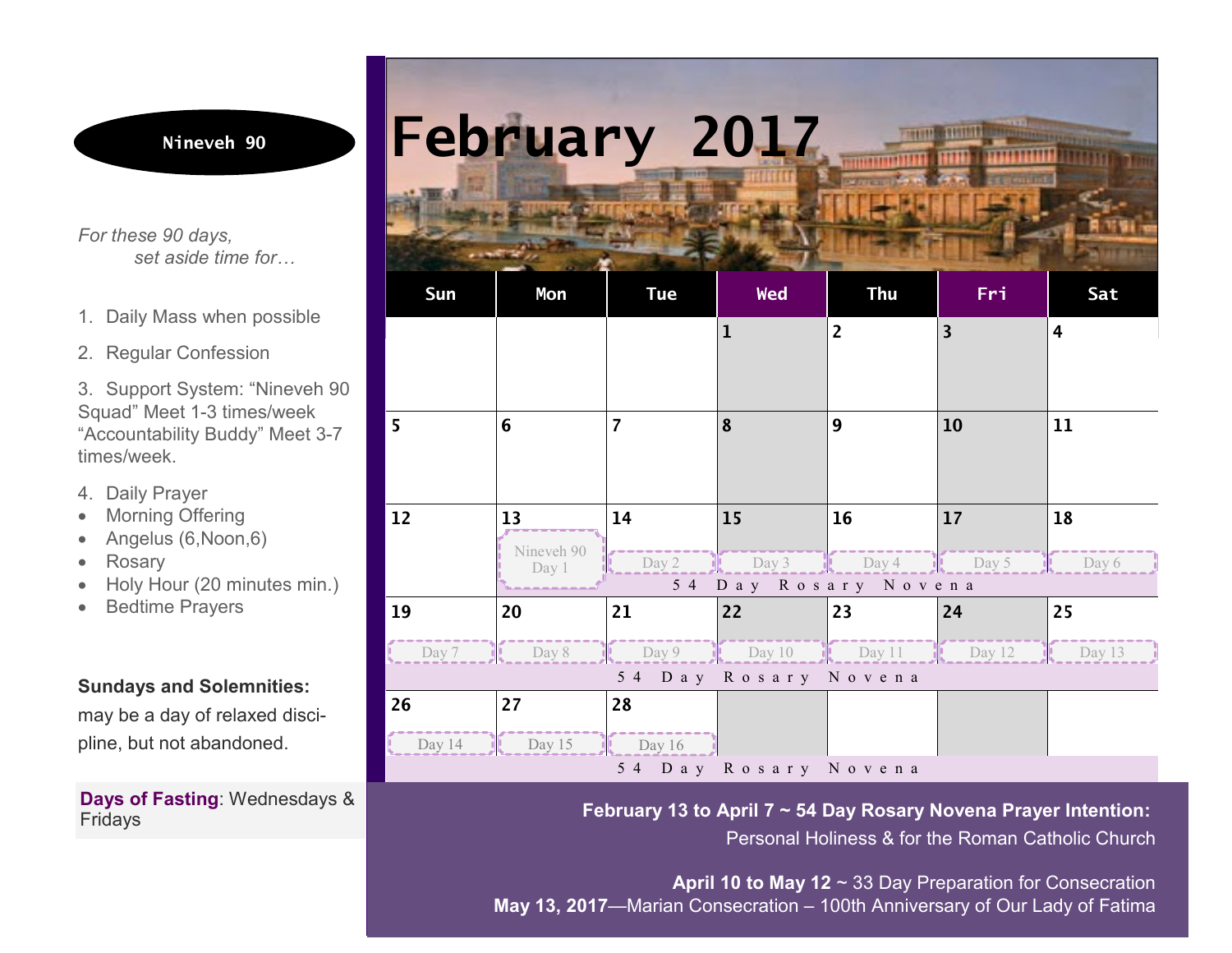*For these 90 days, set aside time for…*

- 1. Daily Mass when possible
- 2. Regular Confession

3. Support System: "Nineveh 90 Squad" Meet 1-3 times/week "Accountability Buddy" Meet 3-7 times/week.

- 4. Daily Prayer
- Morning Offering
- Angelus (6, Noon, 6)
- **Rosary**
- Holy Hour (20 minutes min.)
- **Bedtime Prayers**

#### **Sundays and Solemnities:**

may be a day of relaxed discipline, but not abandoned.

#### **Days of Fasting**: Wednesdays & Fridays



**February 13 to April 7 ~ 54 Day Rosary Novena Prayer Intention:**

Personal Holiness & for the Roman Catholic Church

**April 10 to May 12** ~ 33 Day Preparation for Consecration **May 13, 2017**—Marian Consecration – 100th Anniversary of Our Lady of Fatima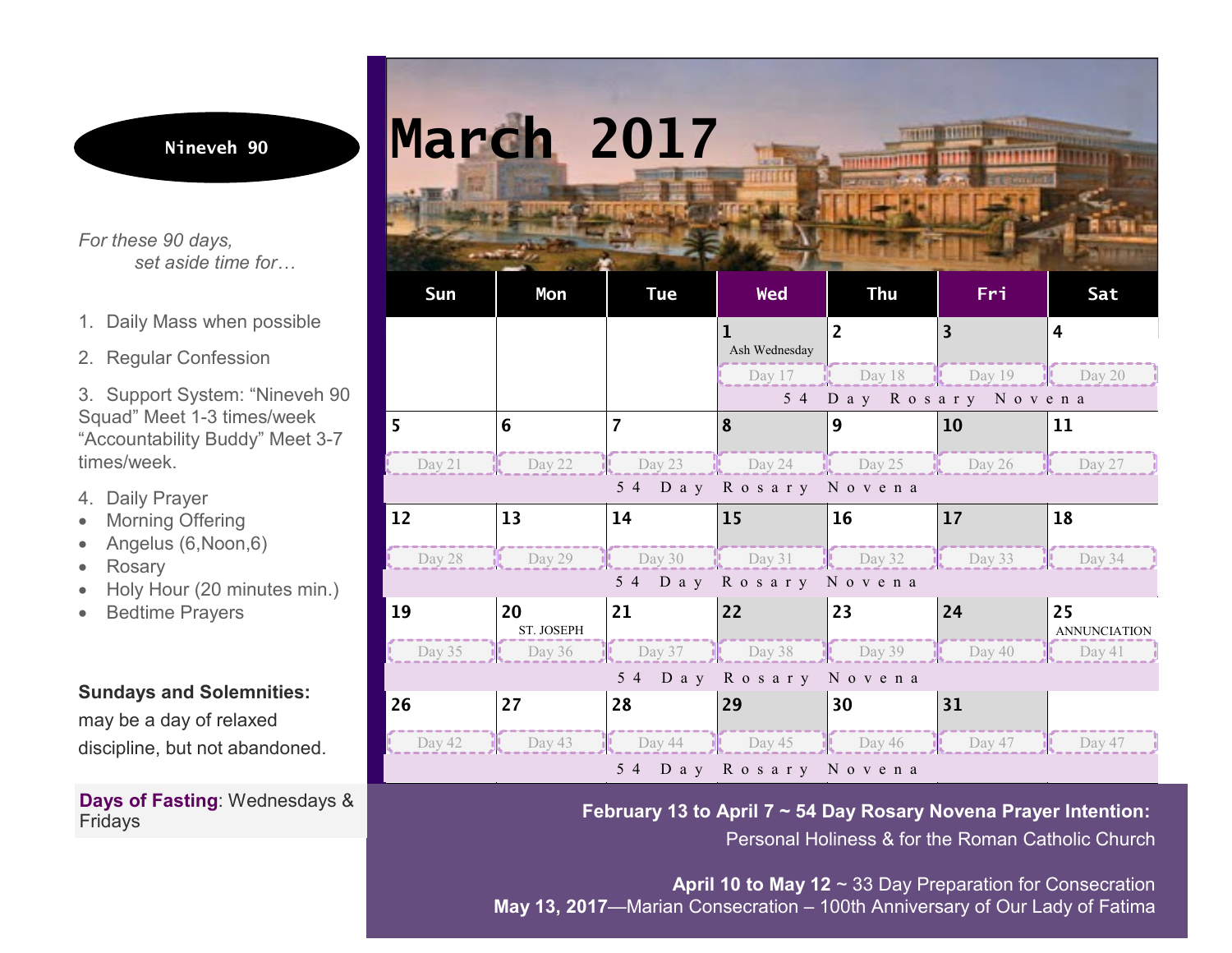*For these 90 days, set aside time for…*

- 1. Daily Mass when possible
- 2. Regular Confession

3. Support System: "Nineveh 90 Squad" Meet 1-3 times/week "Accountability Buddy" Meet 3-7 times/week.

- 4. Daily Prayer
- Morning Offering
- Angelus (6, Noon, 6)
- · Rosary
- Holy Hour (20 minutes min.)
- **Bedtime Prayers**

### **Sundays and Solemnities:**

may be a day of relaxed discipline, but not abandoned.

#### **Days of Fasting**: Wednesdays & Fridays



**February 13 to April 7 ~ 54 Day Rosary Novena Prayer Intention:** Personal Holiness & for the Roman Catholic Church

**April 10 to May 12** ~ 33 Day Preparation for Consecration **May 13, 2017**—Marian Consecration – 100th Anniversary of Our Lady of Fatima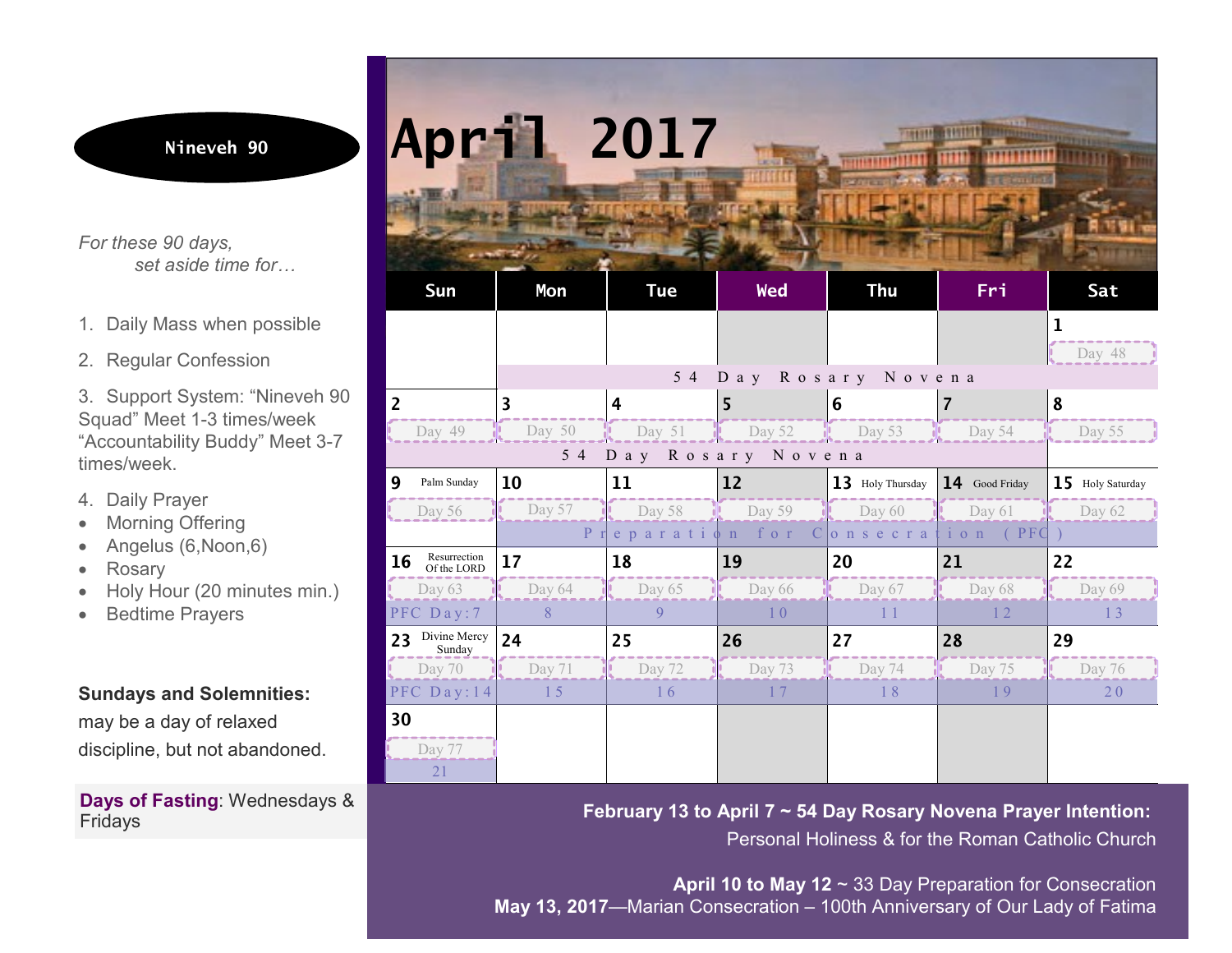*For these 90 days, set aside time for…*

- 1. Daily Mass when possible
- 2. Regular Confession

3. Support System: "Nineveh 90 Squad" Meet 1-3 times/week "Accountability Buddy" Meet 3-7 times/week.

- 4. Daily Prayer
- Morning Offering
- Angelus (6, Noon, 6)
- **Rosary**
- Holy Hour (20 minutes min.)
- · Bedtime Prayers

**Sundays and Solemnities:**

may be a day of relaxed discipline, but not abandoned.

**Days of Fasting**: Wednesdays & Fridays



|                | Day 78      | Day 79 | Day 80         | Day 81 | Day 82 | Day 83            |
|----------------|-------------|--------|----------------|--------|--------|-------------------|
|                | PFC Day: 22 | 23     | 24             | 25     | 26     | 27                |
| $\overline{7}$ | 8           | 9      | 10             | 11     | 12     | 13                |
|                |             |        |                |        |        |                   |
| Day 84         | Day 85      | Day 86 | Day 87         | Day 88 | Day 89 | FА                |
| PFC Day: 28    | 29          | 30     | 3 <sub>1</sub> | 32     | 33     | 100th Anniversary |
| 14             | 15          | 16     | 17             | 18     | 19     | 20                |
|                |             |        |                |        |        |                   |
|                |             |        |                |        |        |                   |
|                |             |        |                |        |        |                   |
| 21             | 22          | 23     | 24             | 25     | 26     | 27                |
|                |             |        |                |        |        |                   |
|                |             |        |                |        |        |                   |
|                |             |        |                |        |        |                   |
| 28             | 29          | 30     | 31             |        |        |                   |
|                |             |        |                |        |        |                   |
|                |             |        |                |        |        |                   |
|                |             |        |                |        |        |                   |

**February 13 to April 7 ~ 54 Day Rosary Novena Prayer Intention:**

Personal Holiness & for the Roman Catholic Church

**April 10 to May 12** ~ 33 Day Preparation for Consecration